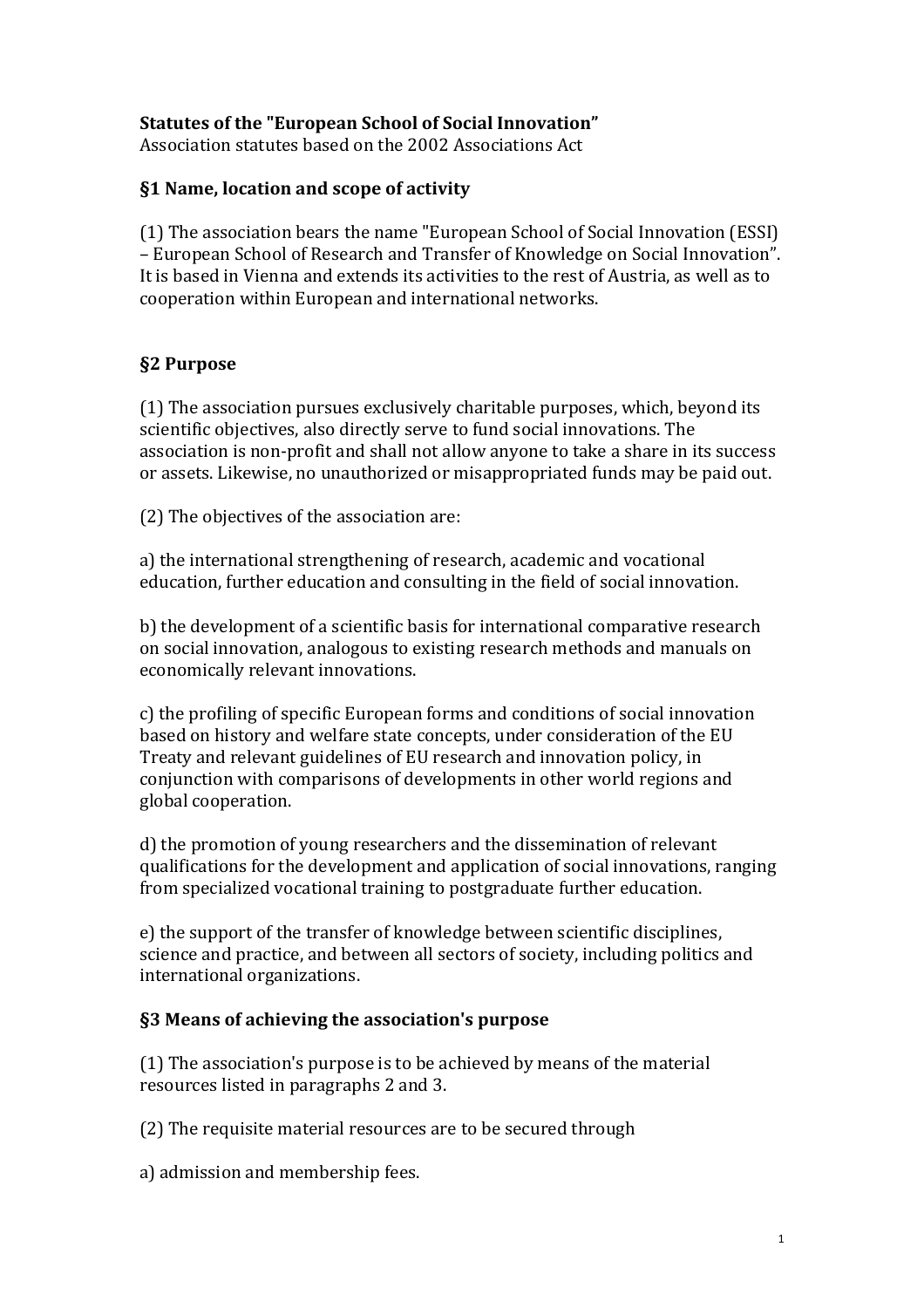b) grants from public and private institutions.

c) income from events and association facilities.

- d) publications, lectures and other income.
- e) contributions from members.

f) research projects (external funding).

g) donations, legacies and other contributions.

h) participation in other legal entities and/or partnerships under commercial law, as long as the charitable purpose of the association is neither thwarted nor endangered.

(3) Additional resources with which to achieve the association's purpose may be decided upon by the General Assembly.

## **§4 Forms of membership**

(1) There are three forms of membership: Regular Members, Associate Members, and Partners.

(2) Regular Members may be physical or legal persons, and Associate Members and Partners must manifest a separate legal entity (legal person or legal nonincorporated partnership).

a) Physical persons serving as Regular Members are persons who carry out research, teaching and consulting activities in the interest of the ESSI association, are qualified to do so through training and professional experience, and thereby or by means of other services directly contribute to the fulfilment of the association's purpose.

b) Legal persons serving as Regular Members are institutions that enable or fund research, teaching and consulting services through the use of their own resources or other resources or other means, and thereby directly contribute to the fulfilment of the association's purpose.

c) Associate Members are organizations vested with legal capacity that pursue a similar purpose to those pursued by the ESSI association, are prepared to engage in temporary or permanent cooperation, and, thus, on the basis of consortium agreements indirectly contribute to the achievement of the association's purpose through joint project work and comparable agreements.

d) Partners are public or private organizations (commercial or nongovernmental) that have an interest in the application or introduction of social innovations within their field and indirectly contribute to the achievement of the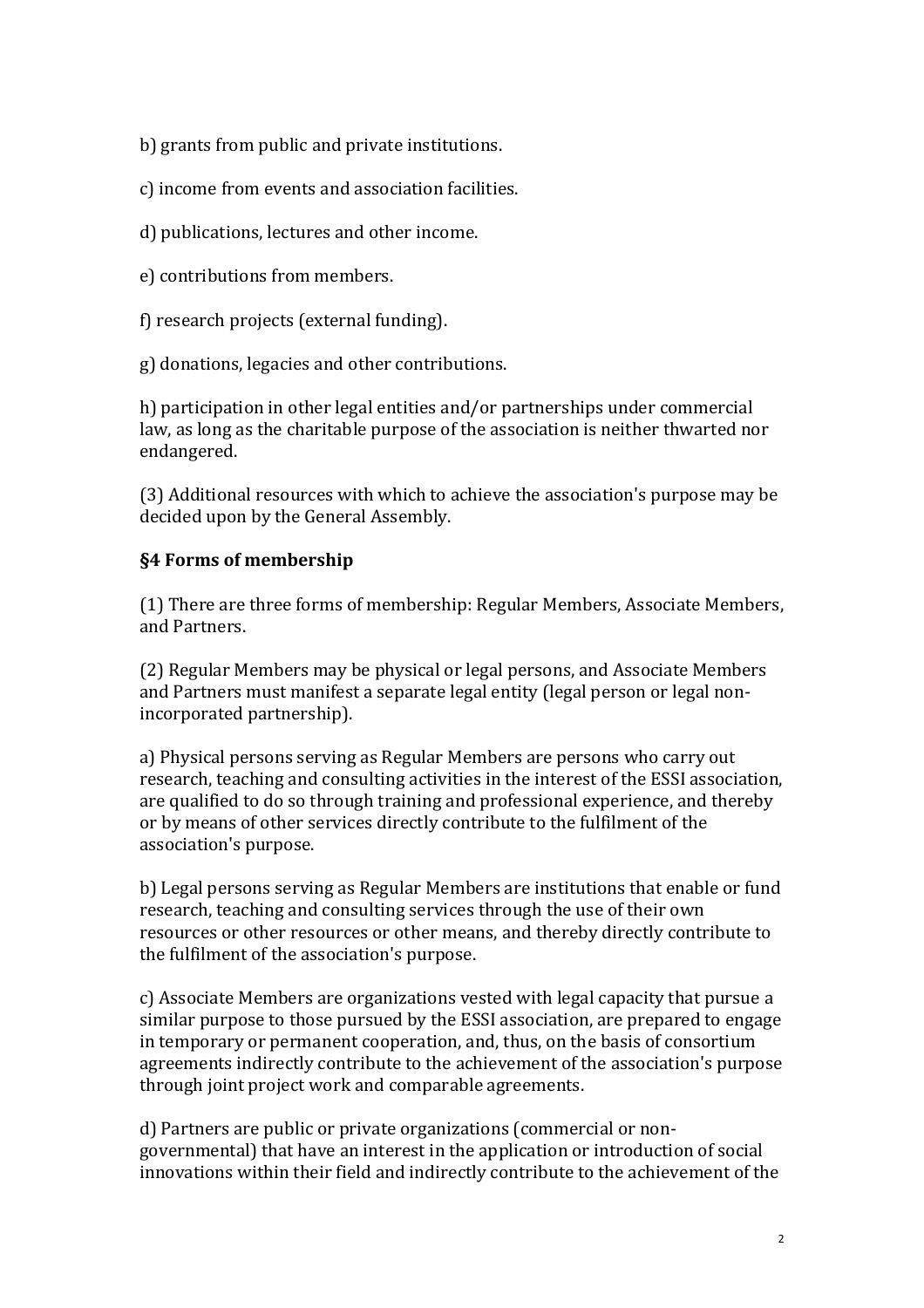association's purposes, either as long-term providers of funding or as partners in the implementation of social innovation.

(3) Other forms of membership may be decided upon by the General Assembly.

# **§5 Acquisition of membership**

(1) Members of the association may be physical persons or legal entities that meet or are prepared to meet the criteria set out in §4.

(2) The Board decides on the admission of members, which is then confirmed by the General Assembly. Admission may be refused without stating a reason.

(3) Pending the establishment of the association, the admission of members shall be carried out by the association's founders. Membership shall only go into effect when the association is founded.

# **§6 Termination of membership**

(1) Membership is terminated through death, loss of legal personality, voluntary resignation or expulsion. It is possible to resign membership at any time. The resignation must be communicated to the Board in writing. In the event of resignation, membership fees must be paid for the remainder of the current year.

(2) The Board may expel a member if the member neglects to pay membership dues for a period longer than six months, despite the issuance of two written warnings and the granting of a reasonable grace period. The obligation to pay outstanding membership dues remains unaffected by the expulsion.

(3) The exclusion of a member from the association may also be ordered by the Board for gross violations of other membership duties or dishonorable conduct.

# **§7 Rights and duties of members**

(1) The members are entitled to participate in association events and avail themselves of its facilities. The right to vote in the General Assembly and to vote and stand for election are only afforded to Regular Members (§4.2).

(2) All members shall commit themselves to promoting the interests of the association through their own efforts and to refrain from any actions that could damage the reputation or purposes of the association. They must respect the statutes and decisions of the association.

(3) Regular Members and Associate Members are required to pay the membership fee established by the General Assembly on an annual basis. Voluntary higher contributions are possible. In individual cases, a reduced fee may be approved by the General Assembly for a Regular Member or Associate Member which cannot afford the full amount and has submitted a well-founded application for reduction.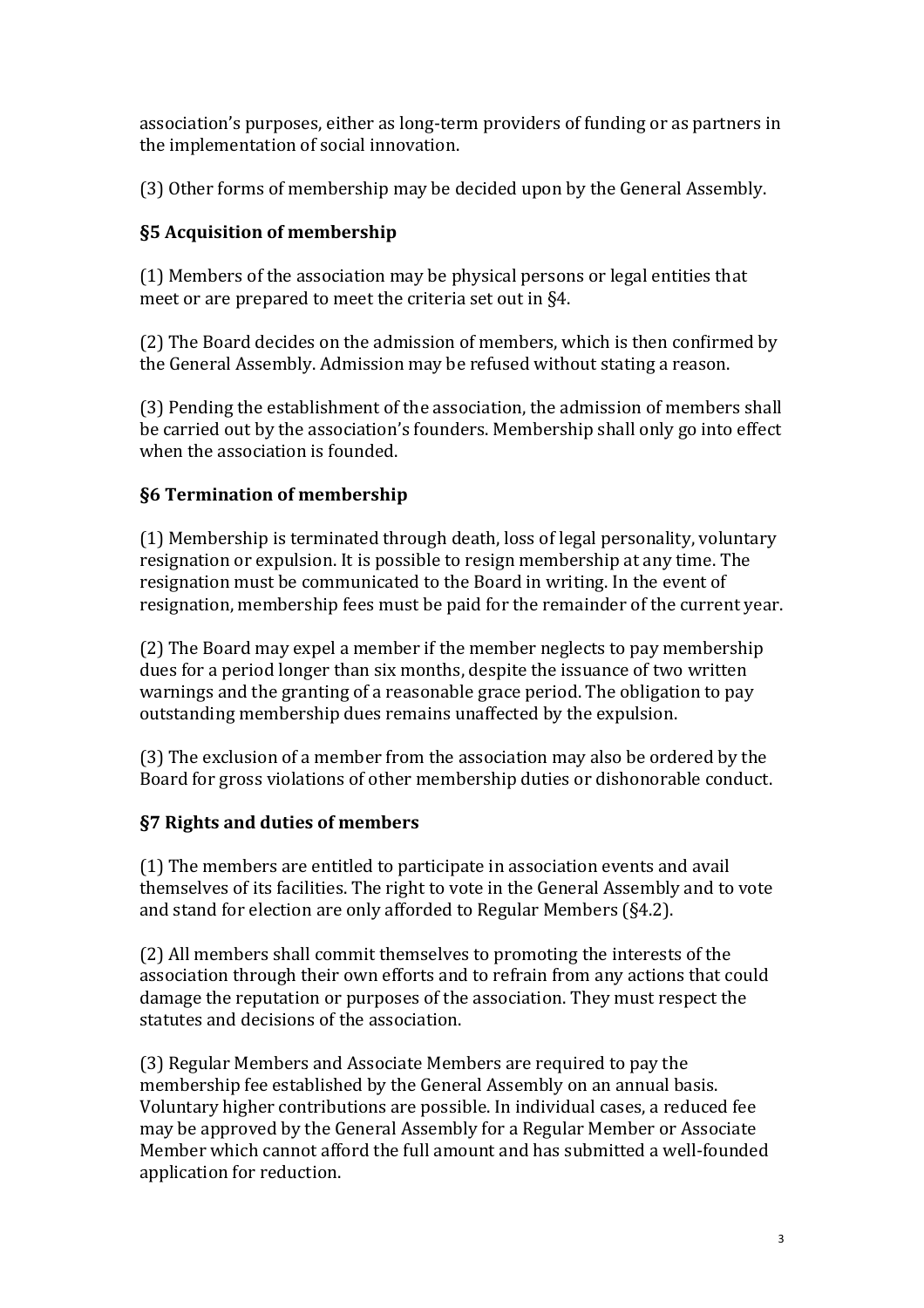(4) Partners are committed to making a financial, tangible or intangible contribution to the association for the duration of their membership, which is to be agreed upon on an individual basis with the Board and confirmed by the General Assembly.

### **§8 Association bodies and committees**

(1) The bodies of the association are the General Assembly (§§ 9 and 10), Board (§§ 11 to 13), Auditors (§14) and Court of Arbitration (§15).

(2) Further committees may be established on the basis of internal rules of procedure prepared by the Board and approved by the General Assembly.

### **§9 General Assembly**

(1) The General Assembly is the "assembly of members" in the sense of the 2002 Associations Act. An ordinary general assembly shall be held once a year.

(2) An extraordinary general assembly shall be called within four weeks by order of the board, by decision of the annual general assembly, at the written request of at least one tenth of the Regular Members or at the request of the Auditors.

(3) Invitations to the ordinary and extraordinary general assemblies must be extended to all Regular and Associate Members, as well as Partners, at least two weeks prior to the date of the meeting by post, fax or e-mail (to the fax number or e-mail address provided by the member to the association). The setting of the annual general assembly must include details of the agenda. The meeting is to be called by the Board.

(4) Motions for the General Assembly must be submitted to the Board by post, fax or e-mail at least three days prior to the date of the General Assembly.

(5) Valid resolutions – with the exception of those pertaining to a request for an extraordinary general assembly – may only be submitted to the agenda.

(6) All Regular and Associate Members, as well as Partners, are eligible to attend the General Assembly.

(7) Only Regular Members are eligible to vote. Regular Institutional Members have 5 votes. An Individual Regular Member (i.e. a physical person) has 1 vote. The transfer of the right to vote to another Regular Member by written proxy is admissible.

(8) The General Assembly has a quorum regardless of the number of members in attendance.

(9) Elections and the passing of resolutions the General Assembly are usually carried out based on a simple majority of valid votes cast. Decisions that would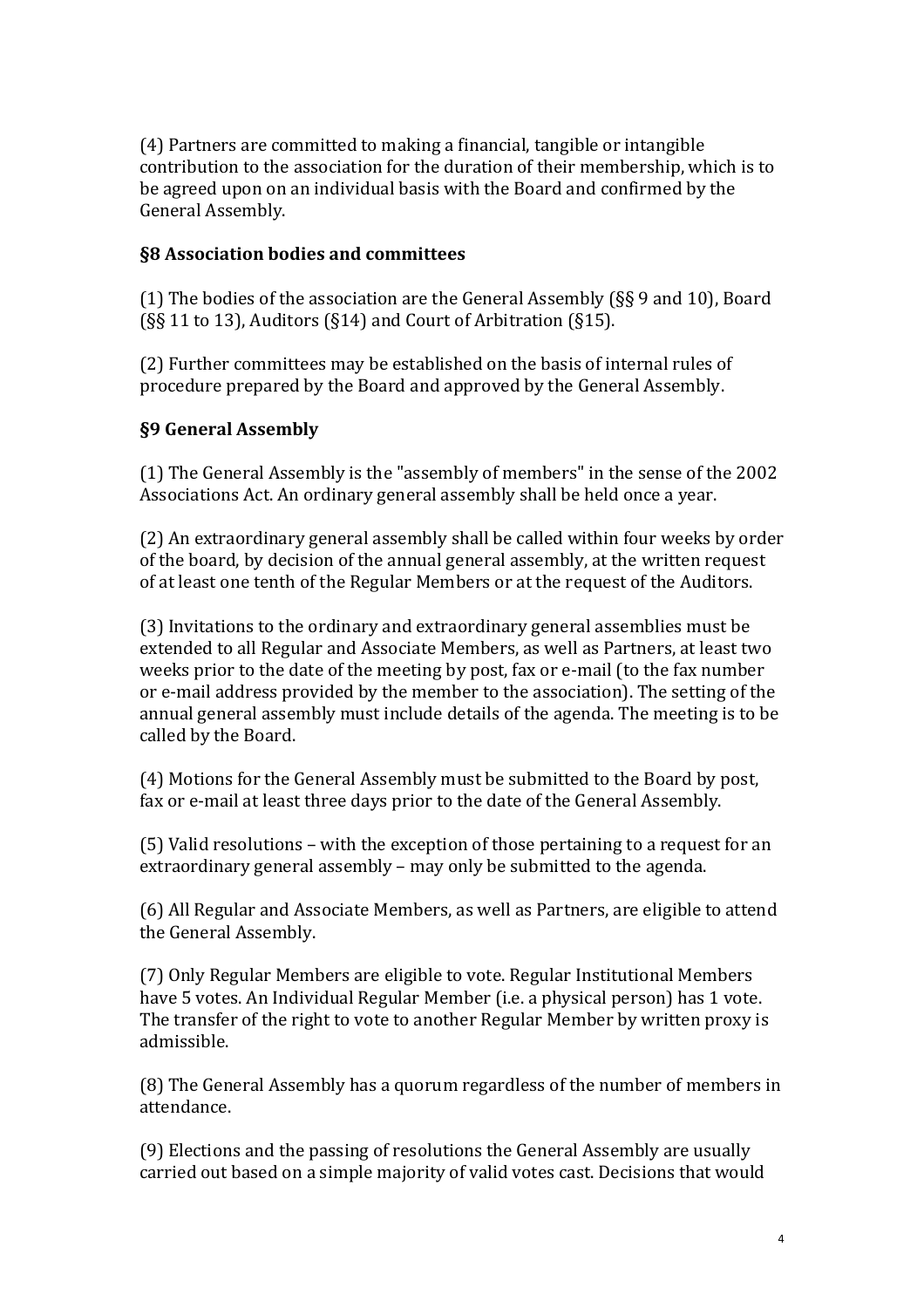modify the statutes of the association or dissolve the association, however, require a qualified majority of two thirds of the valid votes cast.

(10) The chairing of the General Meeting is carried out by the chairperson of the association. If the chairperson is unable to attend the meeting, a member of the Board may be appointed as chairperson by the General Assembly for the duration of the meeting. Should, for whatever reason, all members of the Board be unable to attend, another Regular Member of the association may be entrusted with the chairmanship.

# **§10 Duties of the General Assembly**

(1) The General Assembly shall perform the following duties:

- a) Election and dismissal of members of the Board and the Auditors
- b) Decisions on the internal rules of procedure and their amendment

c) Receipt and approval of the annual report and accounts based on the involvement of the auditor

- d) The passing of the budget
- e) Discharge of the Board
- f) Determination of the amount of membership fees
- g) Confirmation of the contribution agreements for Partners

h) Passing of resolutions regarding amendments to the statutes and the voluntary dissolution of the association

i) Debate and decisions on other issues on the agenda

## **§11 The Board**

(1) The Board consists of three to seven members, whose function is described in the internal rules of procedure. The minimum requirements for the composition of the Board include the functions of a chairperson, a managing director and a scientific director.

(2) The board is elected by the General Assembly. Upon resignation of an elected member, the Board has the right to co-opt another eligible member to take his or her place, for which subsequent approval must be obtained at the following General Assembly. If the Board is not completed by co-optation or for an indefinite period, each Auditor is obliged to immediately convene an extraordinary general assembly for the purpose of electing a new Board. Should the Auditors also be unable to act, then each Regular Member who recognizes the emergency situation must immediately apply for the appointment of a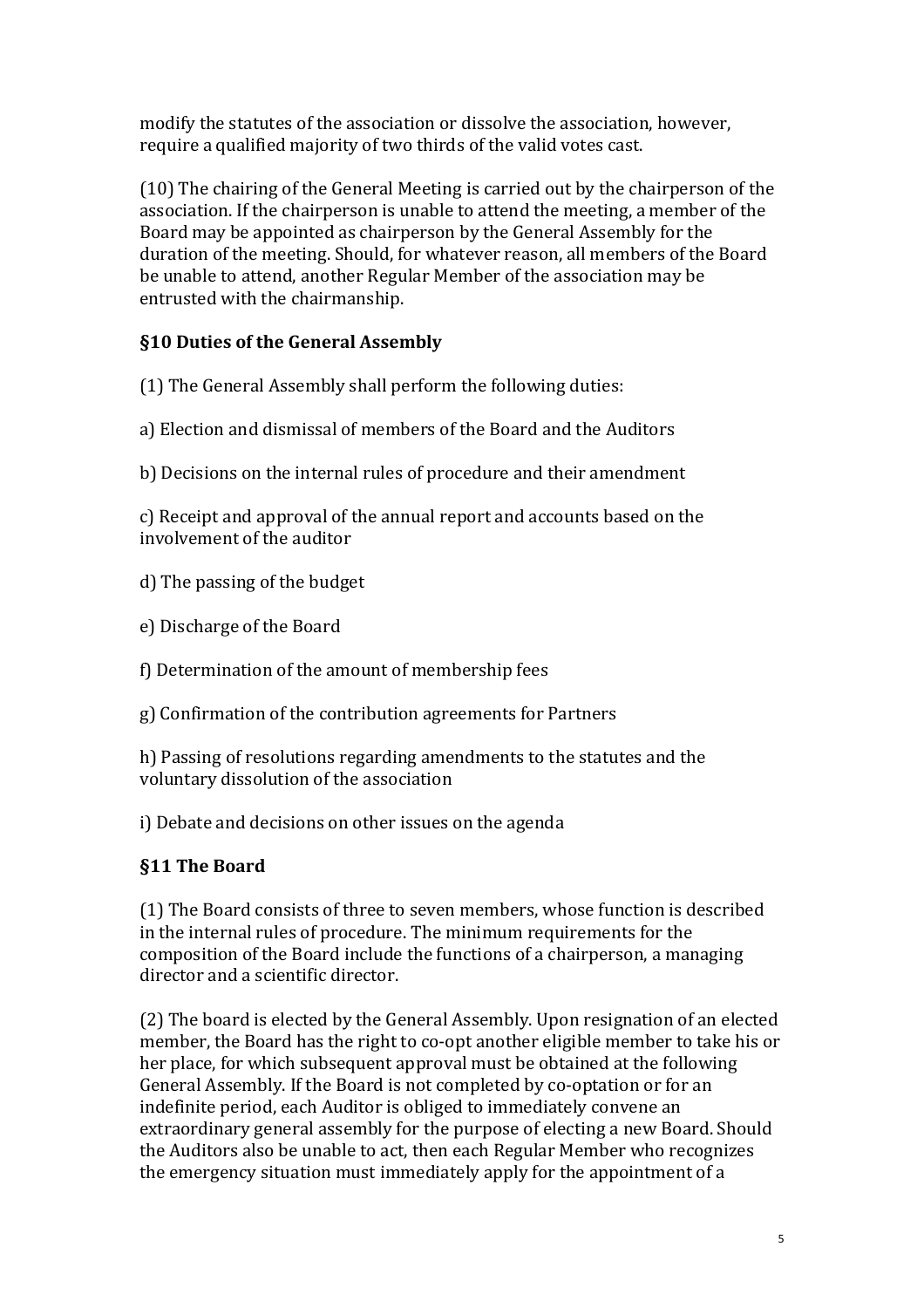curator at the responsible court, who will in turn immediately convene an extraordinary general assembly.

(3) The term of the Board is three years. Re-election is possible.

(4) The Board shall be convened by the chairperson. If the chairperson is unavailable, the Board may be convened by any other member of the Board.

(5) The Board has a quorum if all members have been invited and at least half are present. Board meetings may also be conducted as virtual meetings on the internet. These meetings are subject to the same internal rules of procedure as physical meetings.

(6) The Board shall make its decisions by simple majority of votes. In a tie vote, the chairman's vote shall be decisive.

(7) The Board is chaired by the chairperson. If the chairperson is unable to be present, the Board shall appoint a chairperson from his circle. The Board may also afford one of its members permanent representation.

(8) Apart from death or the expiration of the elected term (paragraph 3), the function of a board member may be removed by dismissal (paragraph 9) and resignation (paragraph 10).

(9) The General Assembly may dismiss the entire Board or individual board members by a two-thirds majority of votes at any time. The dismissal shall take effect when the new Board or board member is appointed.

(10) The board members may declare their resignation in writing at any time. The resignation shall be submitted to the Board and, in the event of the resignation of the entire Board, to the General Assembly. The resignation becomes effective upon the election or co-optation (paragraph 2) of a successor.

## **§12 Duties of the board**

(1) The Board is responsible for the operational and strategic direction of the association. It is the "governing body" in the sense of the 2002 Associations Act. It is responsible for all tasks that are not assigned another organ by the statutes.

(2) The Board shall make its decisions by majority vote, and by a qualified majority in those cases specified in the internal rules of procedure.

(3) The Board's scope of responsibility includes the following:

a) The preparation of the annual budget and drafting of the annual report and accounts (= accounting);

b) Preparation of the General Assembly;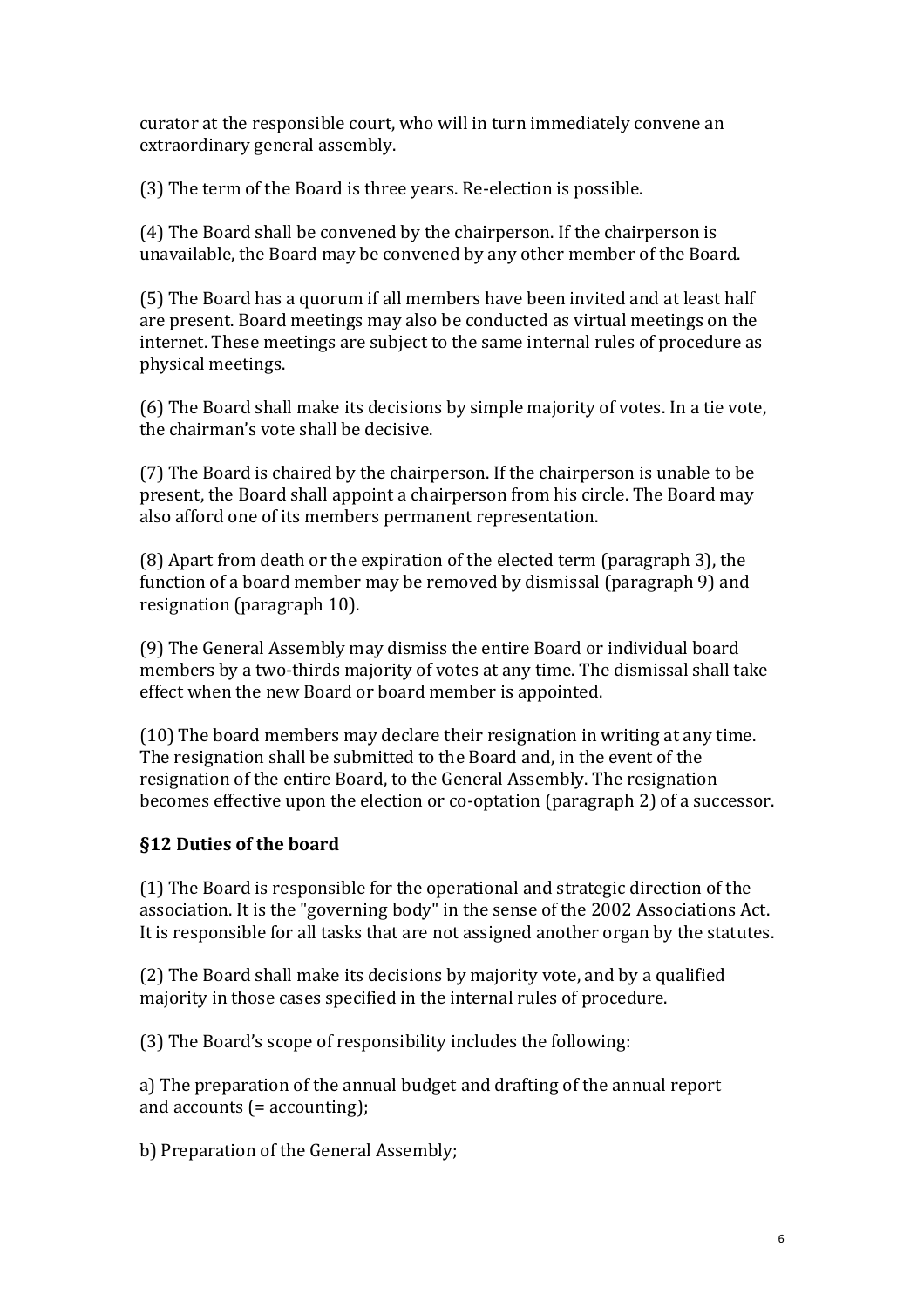c) Convening of an ordinary and extraordinary General Assembly;

d) Administration of the association's assets;

e) Admission and exclusion of members;

f) Hiring and firing of employees of the association.

g) Establishment of committees or offices, laboratories, etc., in order to achieve and implement the association's purposes.

h) Planning and implementation of the association's activities in all areas of research, teaching and consulting (development of research, education and further education programs, the signing of cooperation agreements, etc.).

# **§13 Special duties of individual board members**

(1) The chairperson directs and represents the association. He or she is responsible for representing the association externally toward authorities and third parties. He/she shall preside over the General Assembly and the Board. In case of emergency, he/she is entitled to decide with sole responsibility upon matters that fall within the scope of the General Assembly; these decisions require subsequent approval by the competent body of the association.

(2) The managing director is responsible for office organization, finances, personnel and administrative matters.

(3) The scientific director is responsible, in particular, for external communication with funding organizations, clients, prospective interested parties and cooperation partners.

(4) Written notices and announcements of the association are to be signed by the chairperson. If they relate to financial matters (contracts) they are to be signed by the chairperson together with the managing director. Legal transactions among board members or other bodies of the association and the association (self-dealing) require the consent of the Board.

(5) Legal authorization to represent the association externally and act on its behalf may only be granted by the board members, as listed in paragraph 4.

(6) The Board may appoint board members for specific functions, as well as coopt other regular members for certain functions.

(7) The functions of possible further board members, a more detailed description of functions, as well as organizational structures and processes, shall be determined by the internal rules of procedure, which shall also contain rules on internal representation.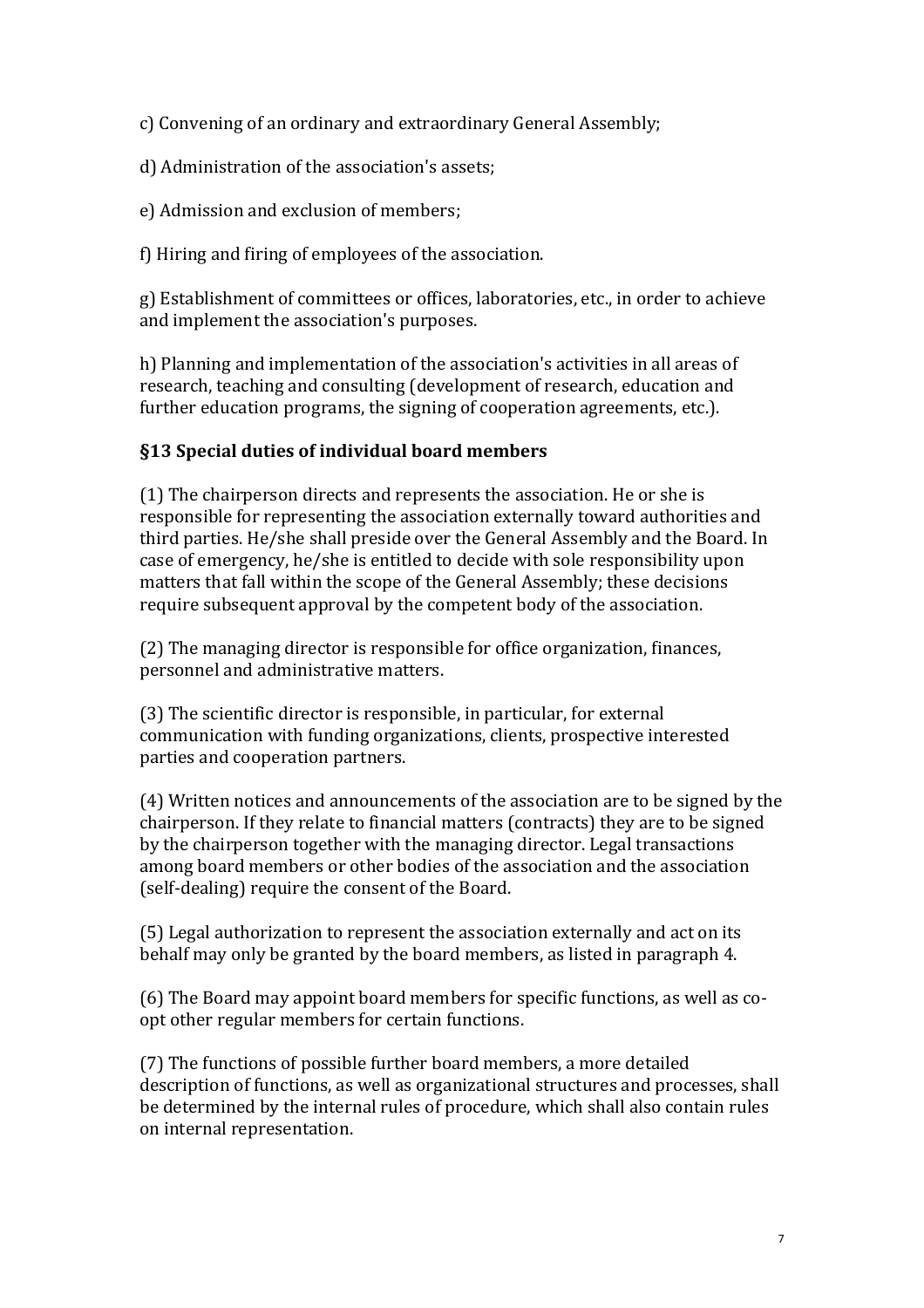## **§14 Auditors**

(1) Two internal Auditors shall be elected by the General Assembly for a term of two years. Re-election is possible.

(2) The internal Auditors are responsible for the ongoing financial controlling and auditing of the financial management of the association with regard to proper accounting and the statute-adhering use of the funds.

(3) The provisions of §11, paragraphs 8 to 10, shall also apply to the internal Auditors.

(4) If the ordinary income or ordinary expenditures of the association in two consecutive fiscal years are higher than 3 million EUR, or if the annual revenue of the public funds raised during this time exceeds the amount of 1 million EUR, then the Board must create an extended financial statement (balance sheet, profit and loss statement, notes) and ensure an annual audit by an annual auditor. This auditor may be a certified public accountant and tax consultant or a certified public accounting and tax consulting firm.

# **§15 Court of Arbitration**

(1) The internal Court of Arbitration shall settle all disputes arising within the association. It is a "mediation service" in the sense of the 2002 Associations Act and not a court of arbitration in accordance with §§ 577 ZPO.

(2) The Court of Arbitration shall consist of three ordinary members. It is formed when a disputing party names a member to the court by submitting this to the Board in writing. On request of the Board, the other disputing party must for his/her part designate another member of the association to the court by submitting this in writing to the Board within 14 days. After notification by the Board, the named arbitrators shall select a third regular member to chair the court of arbitration within a further 14 days. If there is a tie, the matter will be decided by lot. The members of the court of arbitration may not belong to any organizational body of the association whose activities are the subject of the dispute, with the exception of the General Assembly.

(3) The Court of Arbitration shall make its decision after hearing both parties in the presence of all its members by a simple majority vote. It decides based on the best of its knowledge and conscience. Its decisions are final within the association.

## **§17 Dissolution and annulment of the association**

(1) The voluntary dissolution of the association may only be decided at a General Assembly convened for that sole purpose, and only by a qualified majority of 3/4 of the valid votes.